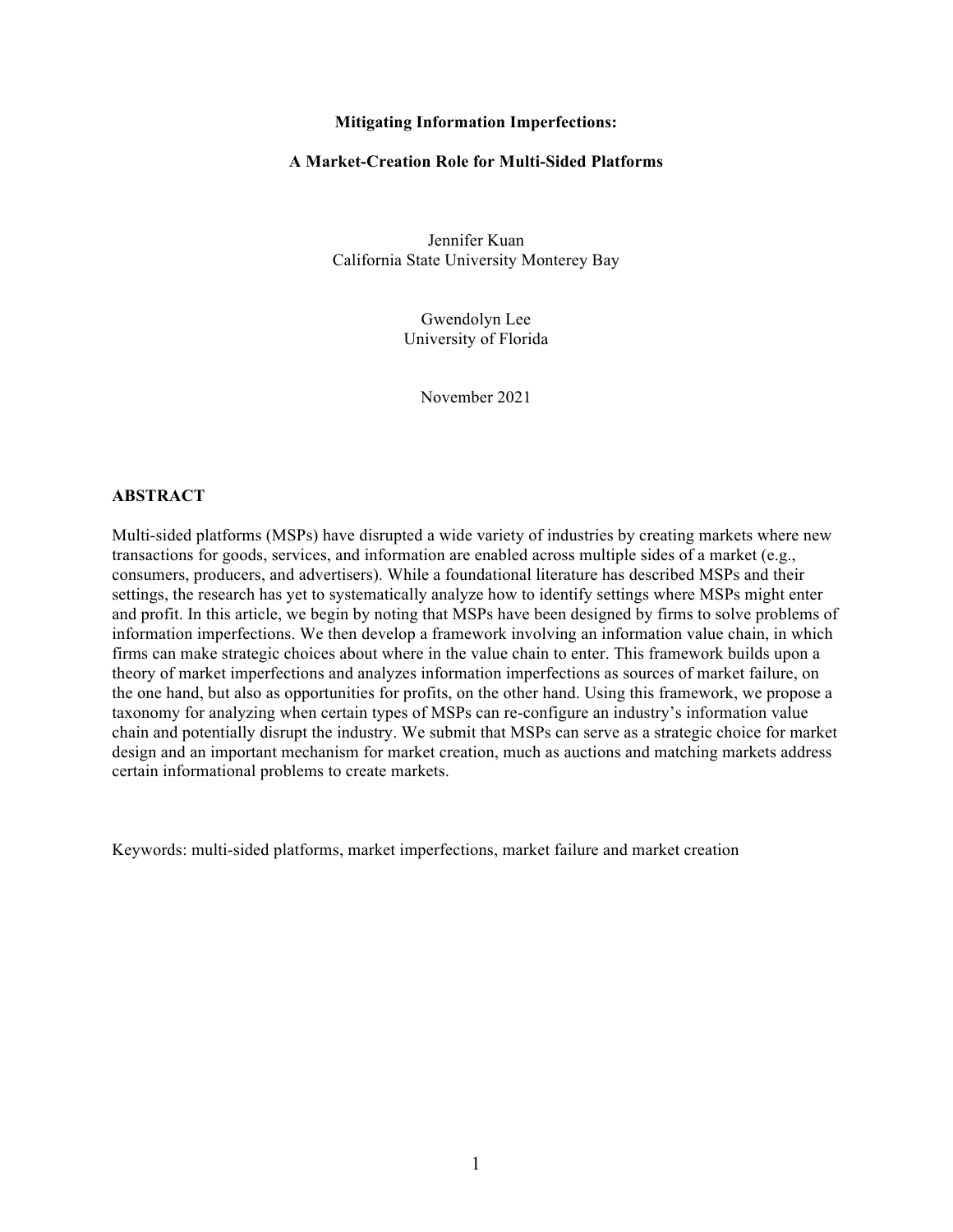## **INTRODUCTION**

An extensive literature has emerged examining two-sided markets or multi-sided platforms (MSPs). In large part this attention is due to the success of digital platforms and their ability to connect different sides of the market—buyers, sellers, and advertisers—to facilitate transactions for goods, services, and information. Digital platforms have disrupted a wide variety of settings, from video games to credit cards, by helping multiple sides of the market find one another. Seeking to explain such phenomena, researchers have examined the underlying economic logic of MSPs (e.g., Rochet and Tirole 2003, 2006; Parker and Van Alstyne 2005), their trade-offs (e.g., Zhu and Iansiti 2012; Zhu and Liu 2018), and strategies (e.g., Hagiu 2014; Seamans and Zhu 2017). The cumulative research in the past two decades has provided valuable guidance in explaining what MSPs are and how they work in practice.

However, while the literature has described the rich empirical settings in which MSPs thrive, it has yet to systematically identify where MSPs might profitably enter. To answer this strategic question, we begin with the observation that successful MSPs often address information problems that can lead to market failure. Building on a theory of informational market imperfections, including buyer inability to find sellers or to trust them (Yao 1988; Oberholzer-Gee and Yao 2013, 2018), we develop a framework involving an *information value chain*. The framework analyzes information imperfections as sources of market failure, on the one hand, but also as opportunities for profits, on the other hand. Using this framework, we propose a taxonomy for analyzing when certain types of MSPs can re-configure an industry's information value chain and potentially disrupt the industry. We note that the literature typically models MSPs in theory as a single cost function, but in practice, MSPs engage in different informationally valuable activities for each side of the market. We therefore model market imperfections as an information gap separating buyers and sellers. We posit that a firm's strategic choices about where in the value chain to enter as an MSP requires an analysis of the information gap that can be decomposed and addressed by the firm. This decomposition enables us to highlight the information value chain and connect MSPs with the theory of market imperfections.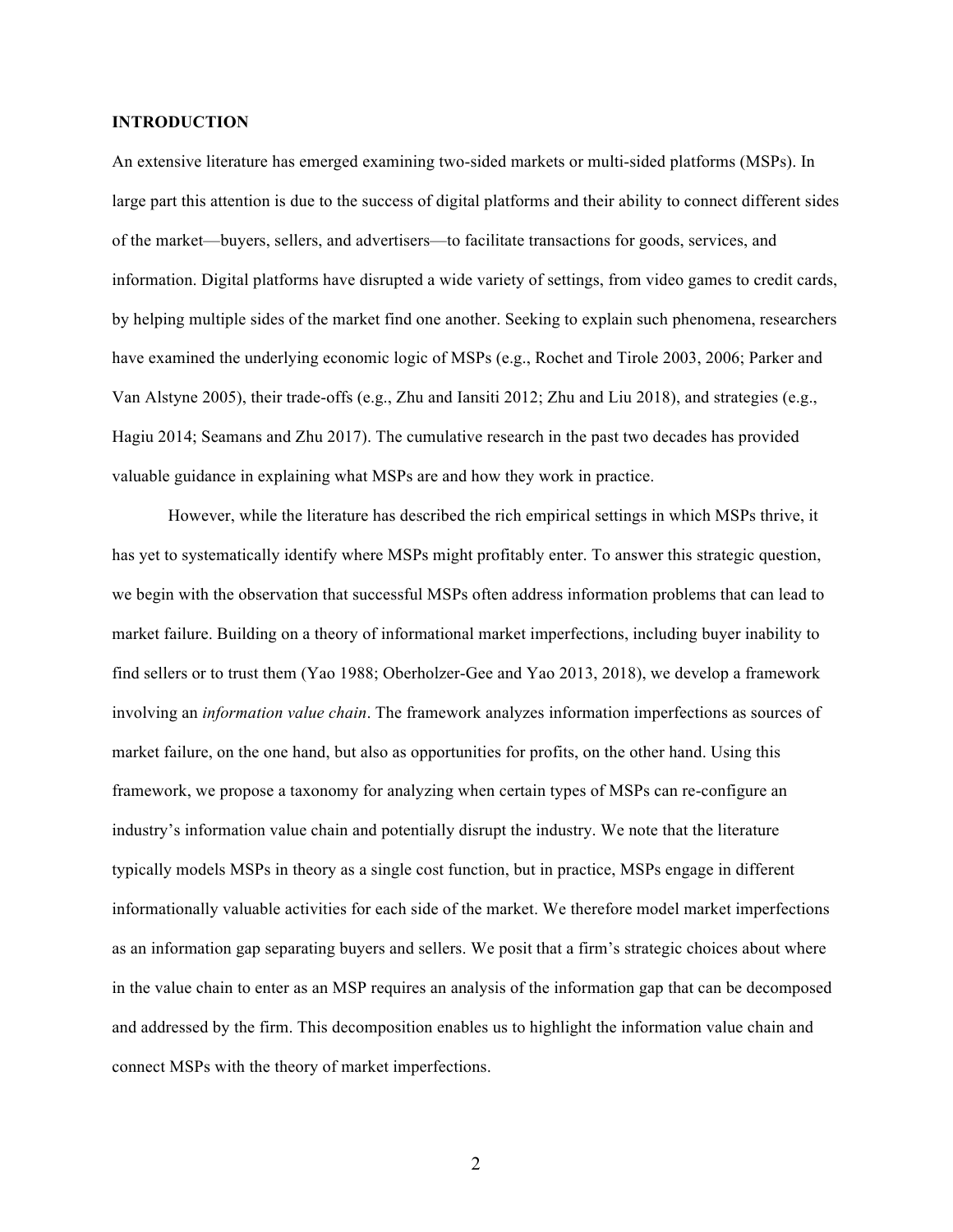We demonstrate how our framework can be used by applying it to the market for healthcare. We explain how firms, making strategic choices to mitigate information imperfections, generate an industry configuration. An application of our framework shows that, in the healthcare industry, a variety of configurations can be discerned, reflecting the complex strategic choices that heterogeneous firms have made. Using this framework, we propose a taxonomy for analyzing when certain types of MSPs can reconfigure an industry's information value chain and potentially disrupt the industry. Specifically, we identify ways through which an entrant might reconfigure and disrupt the market for healthcare.

The notion that an MSP might address market failure is not novel. As a mechanism for facilitating transactions, MSPs join auctions (Milgrom 1979, 2021; Wilson 1977, 1979) and matching markets (Roth and Sönmez 2005; Roth 2018) in implementing or improving markets. As with auctions and matching markets, MSPs address information problems within certain boundary conditions. These include two (or more) distinct sets of customers where at least one set of customers benefits from the magnitude of the other set of customers. Nevertheless, these conditions encompass a wide variety of situations, including important spot markets, in which sellers benefit the more buyers there are and vice versa (e.g., Diamond and Kuan 2018). Accordingly, we can also apply criteria for assessing the quality of markets and the incentives to increase quality, which can guide regulatory responses to residual information imperfections, an important aspect of strategy in Oberholzer-Gee and Yao's (2018) analysis.

By examining MSPs as a strategic choice for market design and for market creation, we contribute to the MSP literature by providing a conceptual framework for identifying entry opportunities. We also connect MSPs, an important new mechanism, to the information imperfections literature that has been impactful for strategy and policy. While we demonstrate our framework with an application in healthcare, which is a particularly challenging and complex market, future research—and practice—could examine other dysfunctional markets or the creation of new markets that disrupt an industry's information value chain.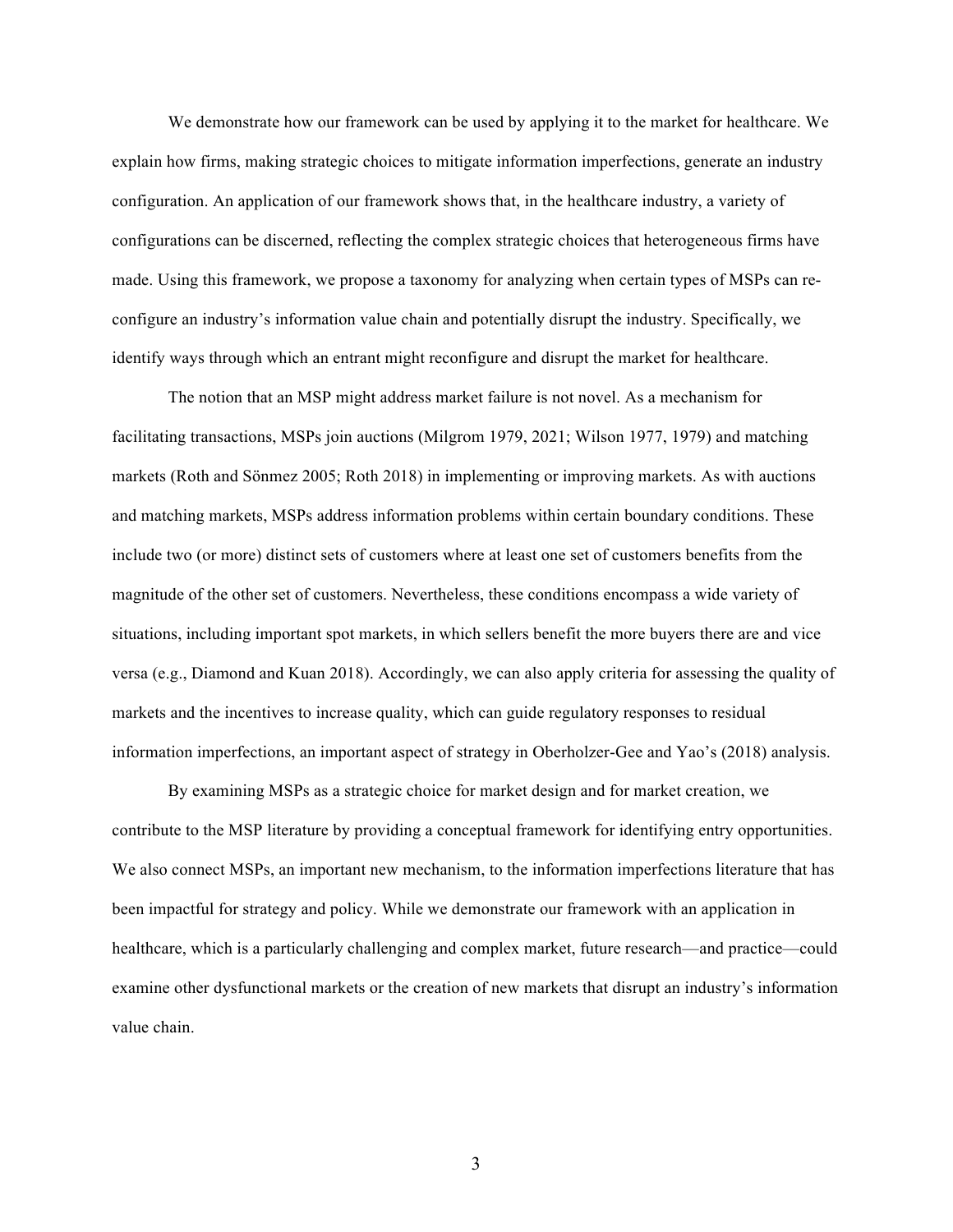## **LITERATURE REVIEW**

The literature on market imperfections and market failure has thus far remained disconnected from a more recent literature on two-sided markets. Two-sided markets, or MSPs, are admittedly a small subset of markets overall, but they are an important subset that has attracted substantial scholarly and practical attention because of their disruptive effect on incumbent market structures. We therefore seek to bring these two literatures together to improve the identification of strategic opportunities and to assess market quality problems and solutions.

## **MSPs**

The economic logic that underpins MSPs emphasizes that MSPs can embody several externalities at once. The externalities profoundly affect the pricing of goods and services as well as the structure of an industry. MSPs serve two (or more) distinct sets of customers, where demand from one set of customers increases with the size of the other set of customers. This demand externality, which is referred to as the cross-platform externality, can work in the other direction, too, and network effects can exist for one or both sets of customers. Because of externalities, the profit-maximizing price for one side is lower than what a single-sided firm would charge, in order to make more money from the other side. And positive externalities can result in a monopoly industry structure, which can appear ill-gotten, especially when prices appear to be subsidized (Wright 2004).

Given these unique and unusual properties, the literature on MSPs has focused on explaining what MSPs are and how they work in practice (e.g., Rochet and Tirole 2003, 2006; Parker and Van Alstyne 2005). Descriptive case studies of MSPs have covered many empirical settings like credit cards (Rochet and Tirole 2003; Belleflamme and Peitz 2010), video games (Schilling 2002, 2003; Rietveld, Schilling, Bellavitis 2019; Boudreau, 2010), shopping malls (Boudreau and Hagiu, 2009) and hairdressers (Hagiu and Wright 2015a). Diamond and Kuan (2018) are the first to articulate the role MSPs have in creating a market—in this case, the stock market—despite an extensive literature using data from eBay,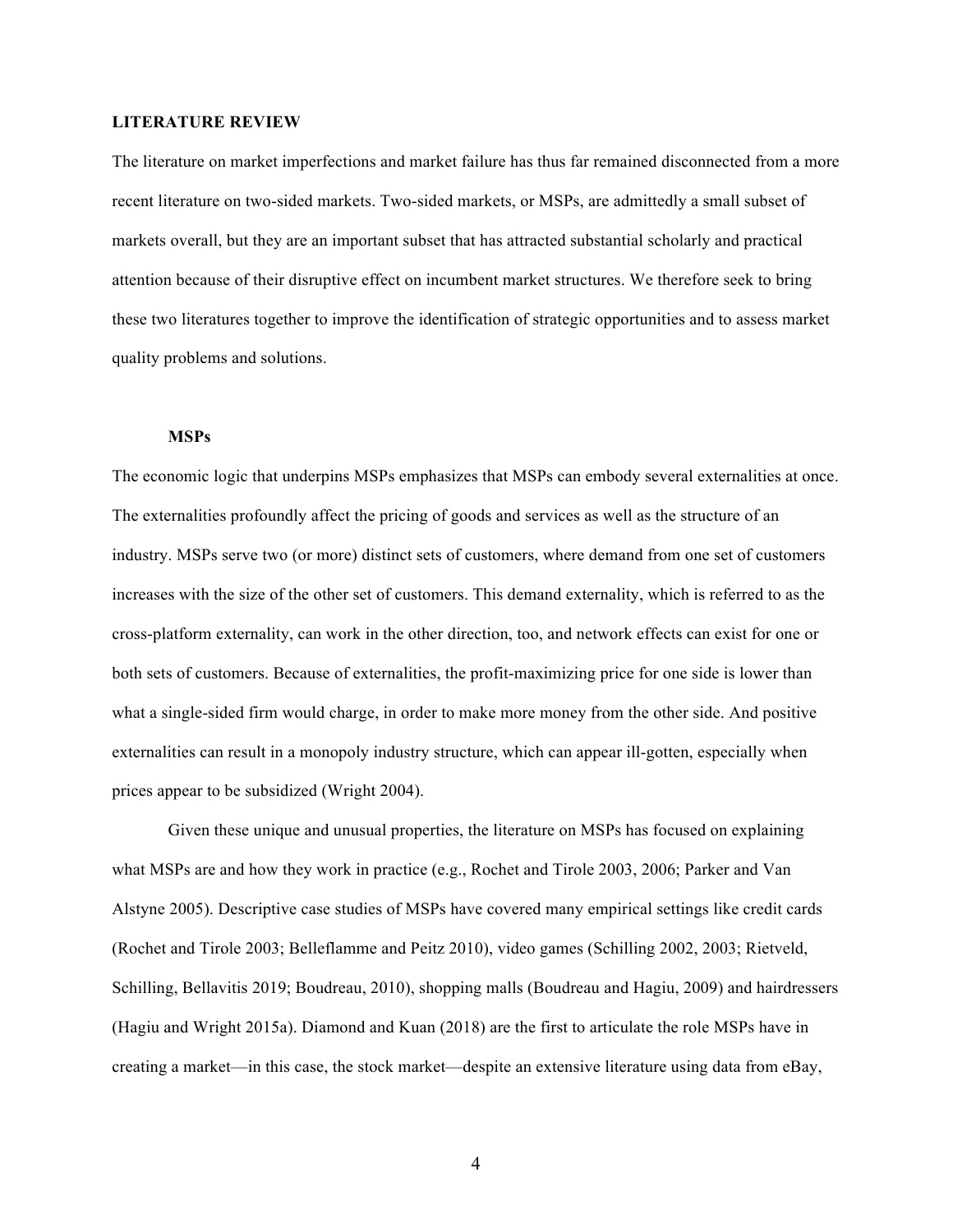an online MSP, to study basic economic theories about auctions (Tadelis and Zettelmeyer 2015; Yin et al. 2014), reputations (Tadelis 2016; Li, Tadelis and Zhou, 2020) and fraud (Gavish and Tucci 2006).

With this descriptive focus on explaining the phenomena of MSPs as a market intermediary in various settings, the literature has yet to systematically analyze how to identify settings where MSPs might enter, make profits and potentially disrupt an industry. Therefore, instead of identifying opportunities for creating new spot markets or enabling new transactions, the research in strategic management has focused on scope decisions conditional on already identifying an entry opportunity. Hagiu (2014) summarizes the strategic questions well, covering how many sides to serve (including whether to be a one- or two-sided firm) (Hagiu, 2014), how to set the price (Rochet and Tirole 2003; Parker and Van Alstyne 2005), design features (Eisenmann, Parker and Van Alstyne 2011), and governance (Kuan and Lee 2021). What remains important to explain, however, is the antecedents to the scope decisions: *whether* and *where* to enter.

# **Connecting MSPs to a theory of market imperfections**

To explain the antecedents, we build upon a theory of market imperfections and analyze information imperfections as sources of market failure, on the one hand, but also as opportunities for profits, on the other hand. Rooted in the economic theory of market failure, the theory describes the anatomy of market failure (Bator 1958). The conditions that interfere with effective competition—market power, information imperfections, transactions costs, and externalities—are viewed negatively from the point of view of market efficiency. Recent developments advance strategy theory by emphasizing that these are the same conditions that allow firms to earn supra-normal profits (Yao 1988; Oberholzer-Gee and Yao 2013; Mahoney and Qian 2013).

For our purposes, we focus on information imperfections, which refer to buyers or sellers lacking information that is critical for efficient exchange. Problems of incomplete information occur when buyers cannot find sellers. Efficient exchanges between buyers and sellers require information for them to find alternatives. If buyers are unaware of near-equivalent products offered by rival sellers, a seller can price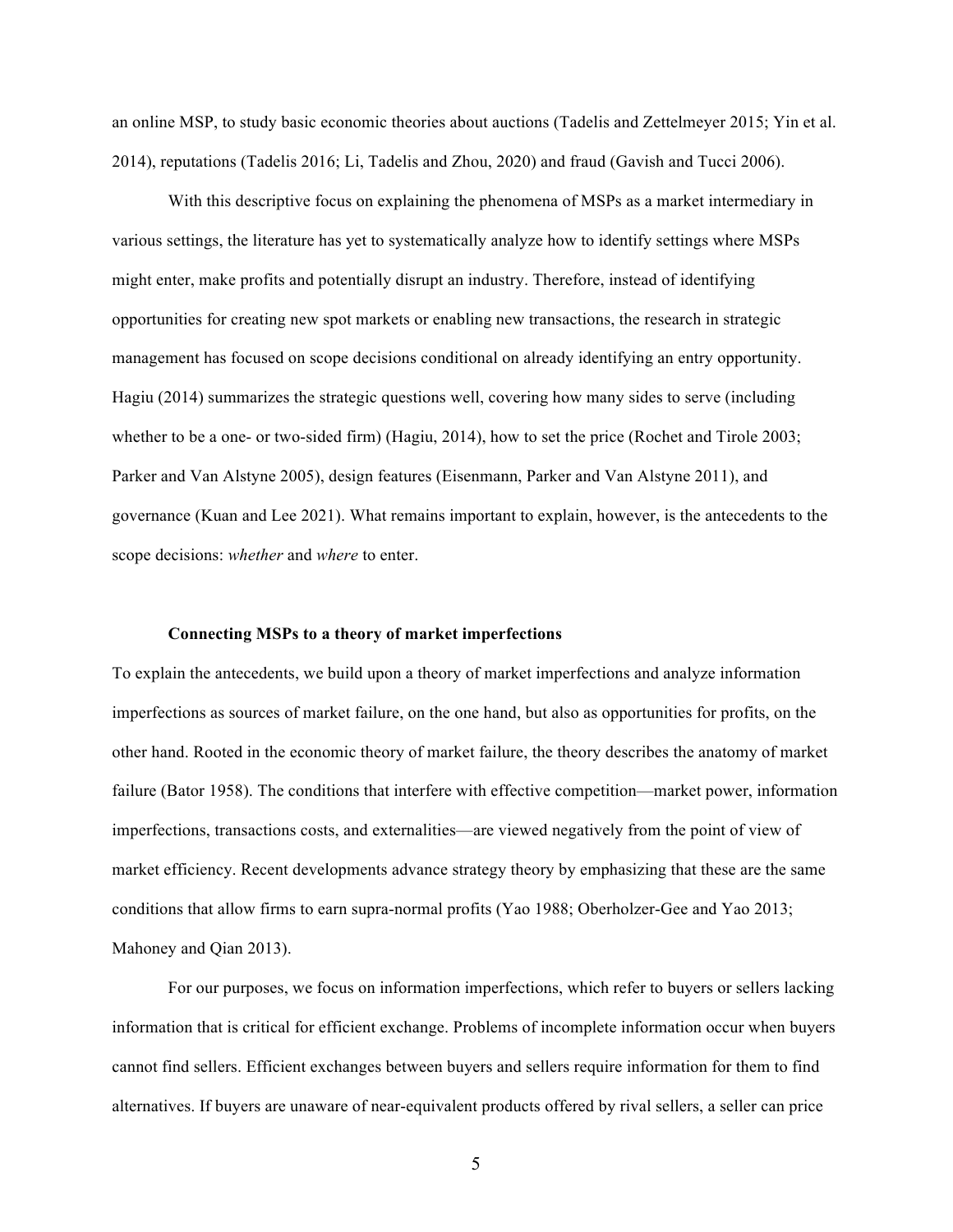above the level that would prevail under perfect competition (Chatain and Zemsky 2011). Asymmetric information is an imperfection that reduces buyers' trust toward sellers. Usually, sellers have private information about the quality of the good they are selling and buyers know that sellers have an incentive to overstate quality. The result is market failure, or a "lemons problem," as buyers consistently undervalue the seller's goods (Akerlof 1970).

Recent scholarship proposes market imperfections as opportunities for entry. Oberholzer-Gee and Yao (2018: 471) explain (1) what imperfections, if any, characterize the market, (2) how one's strategy (and the strategies of rival firms) might exploit such imperfections, and (3) how and why the market imperfections may change over time. For example, in a market characterized by information imperfections, a firm might create a strong brand to signal its quality level to consumers. Notably, government intervention is viewed as a key aspect of firm strategy that is susceptible to analysis (Oberholzer-Gee and Yao 2018). *Residual market imperfections* are imperfections that remain after a regulatory response, which can have differential effects on profit, depending on the type of regulation that gets implemented. But often, government involvement is concerned with information imperfections involving uncertain quality and this government objective is important for strategists to take into account.

### **THEORY DEVELOPMENT: INFORMATION VALUE CHAIN**

If an information gap can be bridged profitably, firms have an entry opportunity (Fung et al 2009). The literature on market imperfections describes a variety of information gaps as well as ways to bridge them (Oberholzer-Gee and Yao 2018: 469). Building on the theory, we cast problems of information imperfections as incomplete information (i.e., the problem of finding buyers and sellers) and asymmetric information, such as the classic "lemons" problem identified by Akerlof (1970). Incomplete information results in search costs, and when buyers fail to find sellers (or vice versa), market failure occurs. Asymmetric information causes the price a buyer is willing to pay to decline. When sellers withdraw from a goods market because buyers anticipate *ex ante* misrepresentation by sellers, market failure occurs. Solving these problems requires locating buyers for sellers (and vice versa) and ensuring quality on both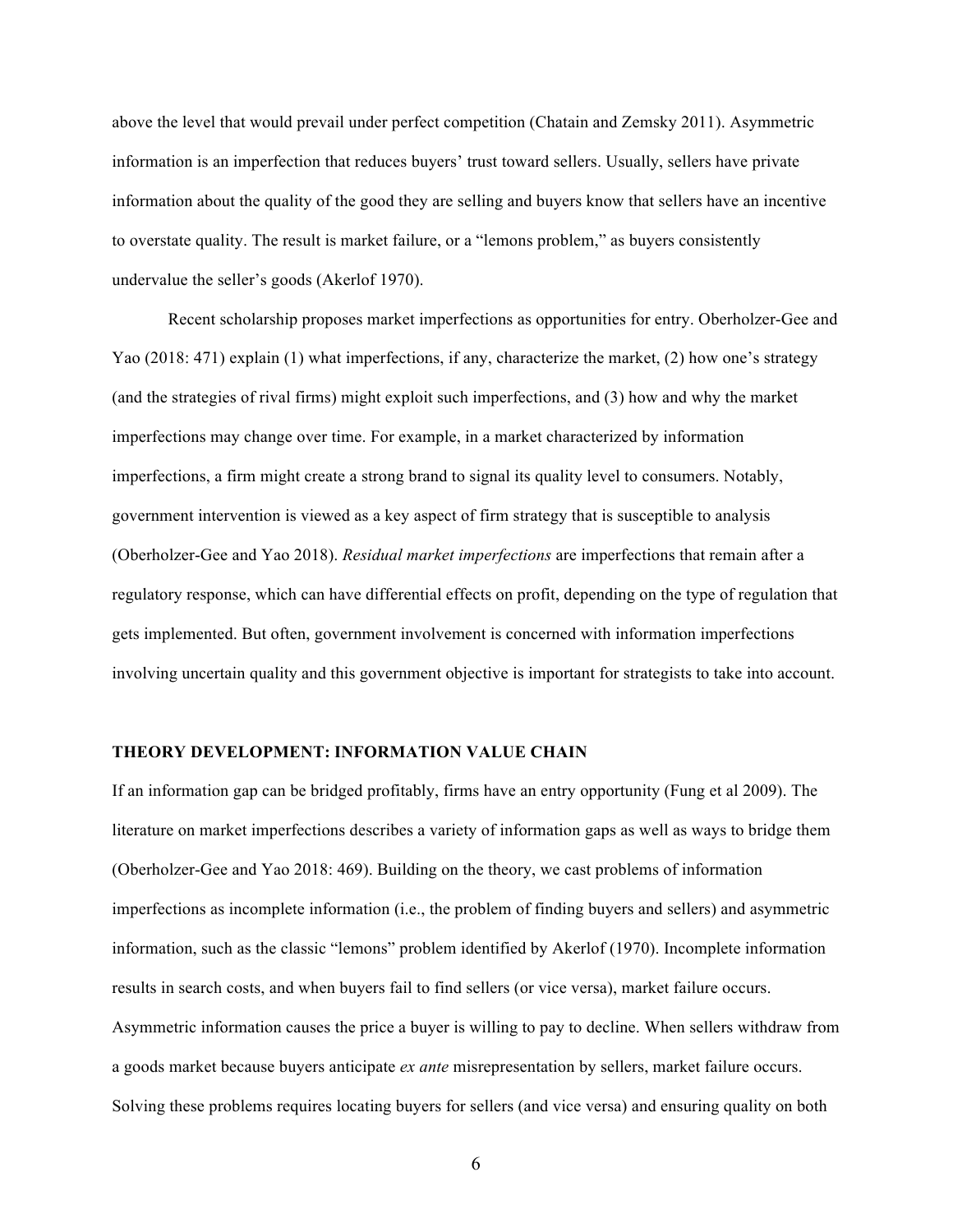sides. In our theory development, we are agnostic about whether the problem is information incompleteness or information asymmetry because both are common problems that MSPs can address. And while the literature has focused on what sellers can do to mitigate these types of imperfections, such as brands that signal quality and reduce information asymmetry, or advertising that brings buyers to sellers, an MSP can be superimposed as an information intermediary onto the information gap, which opens up additional solutions.

### **MSPs address imperfections along a value chain of information intermediaries**

MSPs, by definition, serve two distinct sets of customers, making them an interesting type of information intermediary for bridging an information gap. Formal models characterize MSPs as a single cost function that simultaneously solves buyer and seller problems. For example, credit card companies are modeled as incurring a single cost for a platform that serves merchants and their customers (e.g., Rochet and Tirole 2003). However, in practice, an MSP is a chimera comprising two distinct activities and costs that firms incur to service their customers. Servicing credit card customers involves distinct activities and costs from servicing merchants. Moreover, in theory, the two distinct customer sets and their associated activities could be separated into distinct stages of the value chain.

Accordingly, we decompose the single cost function into separate functions for each side of the market. The functions are connected in a four-node value chain as shown in Figure 1. We use capitalization when referring to the nodes in the figure. *Aggregators* service *Buyers* and *Convenors* service *Sellers*. Aggregating creates value for Sellers by reducing the cost of reaching customers, while convening creates value for Buyers by making it easier to locate and purchase from trusted Sellers. Aggregators and Convenors may address incomplete information, asymmetric information, or both.

## [Figure 1]

In this value chain, Buyers (B) are separated from Sellers (S) by information imperfections that must be bridged sufficiently for transactions to occur. Thus, entry opportunities can be found throughout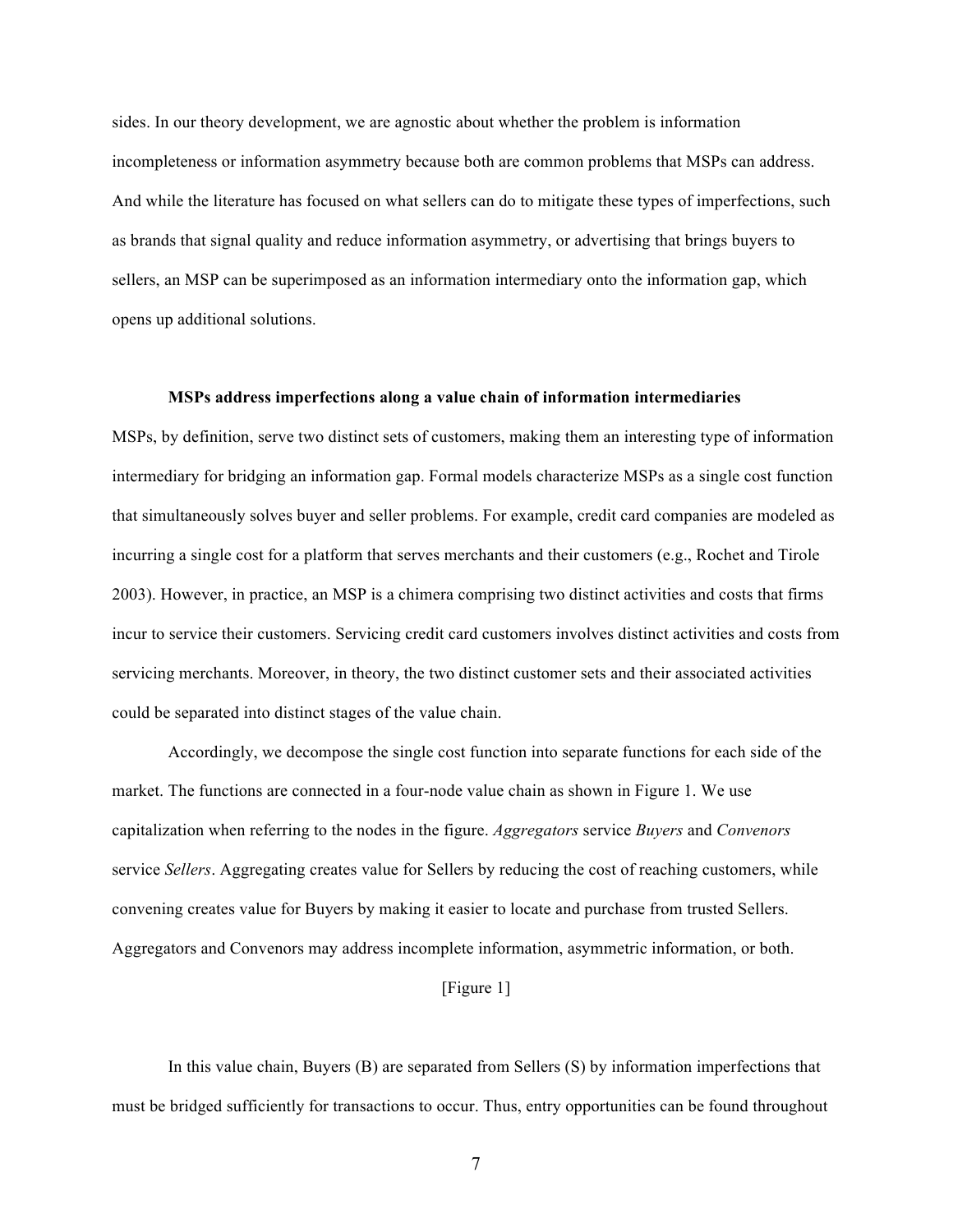this value chain wherever a firm can profitably bridge an information gap. Note, also, that a firm can enter as a single-sided firm or as a two-sided firm. For example, in a market for branded goods, a single-sided goods seller invests in its brand, which gives buyers information about quality and thereby reduces information asymmetry. This branded good is sold in a department store, which is an MSP that convenes goods from many sellers and aggregates buyers by advertising and by selecting favorable store locations. Together, the seller's investment in its brand and the department store's activities bridge a large information gap.

### **Vertical integration along the information value chain**

The question of whether to enter as an MSP or a single-sided firm can be analyzed as a question of vertical integration, as argued by Hagiu (2014). A firm can either serve two sides of a two-sided market or vertically integrate into one of those sides, yielding a one-sided firm. If the question of vertical integration  $-a$  make-or-buy question—is decided yes/no along the 4-node value chain, a simple  $2x2$  can represent the combinations, as illustrated in Figure 2.

## [Figure 2]

The upper-left quadrant of Figure 2 is a fully de-integrated value chain, while in the upper-right quadrant, a Convenor vertically integrates backward into a Seller. In the lower-left quadrant, a Convenor vertically integrates forward into an Aggregator, and in the lower-right quadrant, all three could vertically integrate. We propose these four quadrants as a taxonomy for analyzing when certain types of MSPs can re-configure an industry's information value chain and potentially disrupt the industry.

Our taxonomy somewhat simplifies the many possible complex configurations involving MSPs that Cusumano, Gawer and Yoffie (2019) describe in the business of platforms. In our goods market example, the lower left quadrant represents a department store on a high street selling branded goods. But a shopping mall might realize a profit opportunity by improving the Aggregating function for customers. The shopping mall, an MSP that aggregates buyers and convenes department stores, would be represented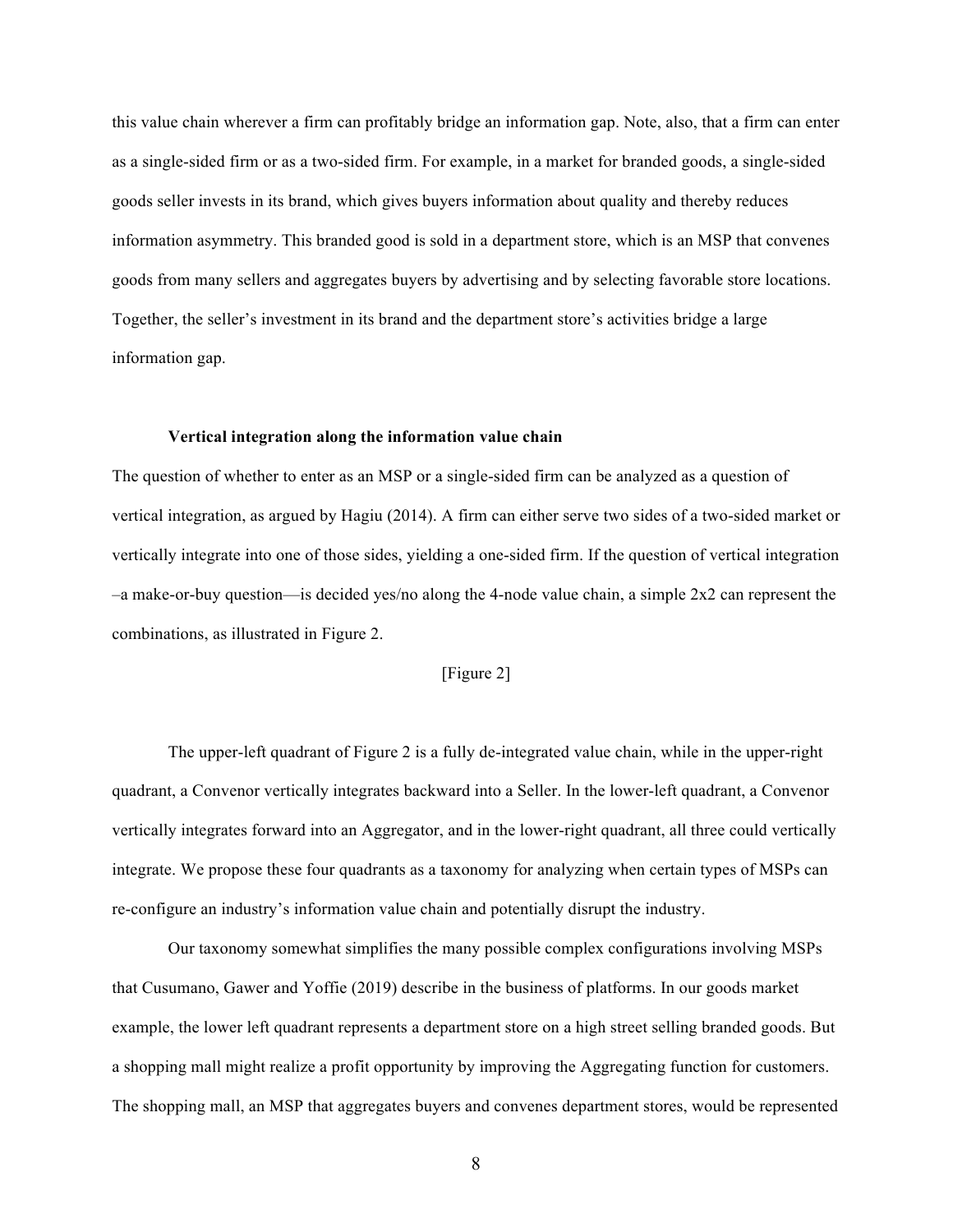by the upper-left quadrant, the fully de-integrated value chain. But the taxonomy helps to explain why MSPs have disrupted industries: the lower-left quadrant with the integrated Aggregator-Convenor is always an MSP that brings both functions into a single firm.

### **AN APPLICATION OF OUR FRAMEWORK: HEALTH CARE**

**A dysfunctional and inefficient market with potential opportunities for entry and profit** In markets that involve multiple MSPs, the many information bridges can generate complexity that makes markets difficult to analyze. Our taxonomy, which conceptually decomposes the aggregating and convening functions, can be used to parse industry configurations and identify opportunities for entry and profit. In this section, we apply our framework to the market of healthcare, a notoriously dysfunctional and inefficient market in which firms and policymakers are both actively experimenting. We model the healthcare market as patients buying health services from doctors (an example of healthcare "sellers"). Information imperfections separate patients from doctors, whether the imperfections reside in information incompleteness, where patients cannot find (the right) doctors, or information asymmetry, where patients cannot trust doctors. A dizzying variety of configurations bridges these information gaps. Figure 3 provides four simplified configurations as exemplars, although we offer the caveat that there may be variations deviating from the stylized versions that we present in the taxonomy.

# [Figure 3]

#### **Fully de-integrated (the upper-left quadrant): Preferred Provider Organizations (PPOs)**

In the market for healthcare, Buyers (patients using healthcare services) are on one end of the information value chain and Sellers (e.g., healthcare providers such as physicians, hospitals, etc.) are on the other. In between Buyers and Sellers are information intermediaries that bridge one or more information gaps. In the upper-left quadrant, a variety of firms that aggregate, convene and sell services collectively bridges that gap. First, insurers are two-sided platforms that convene employers on one side and Sellers (health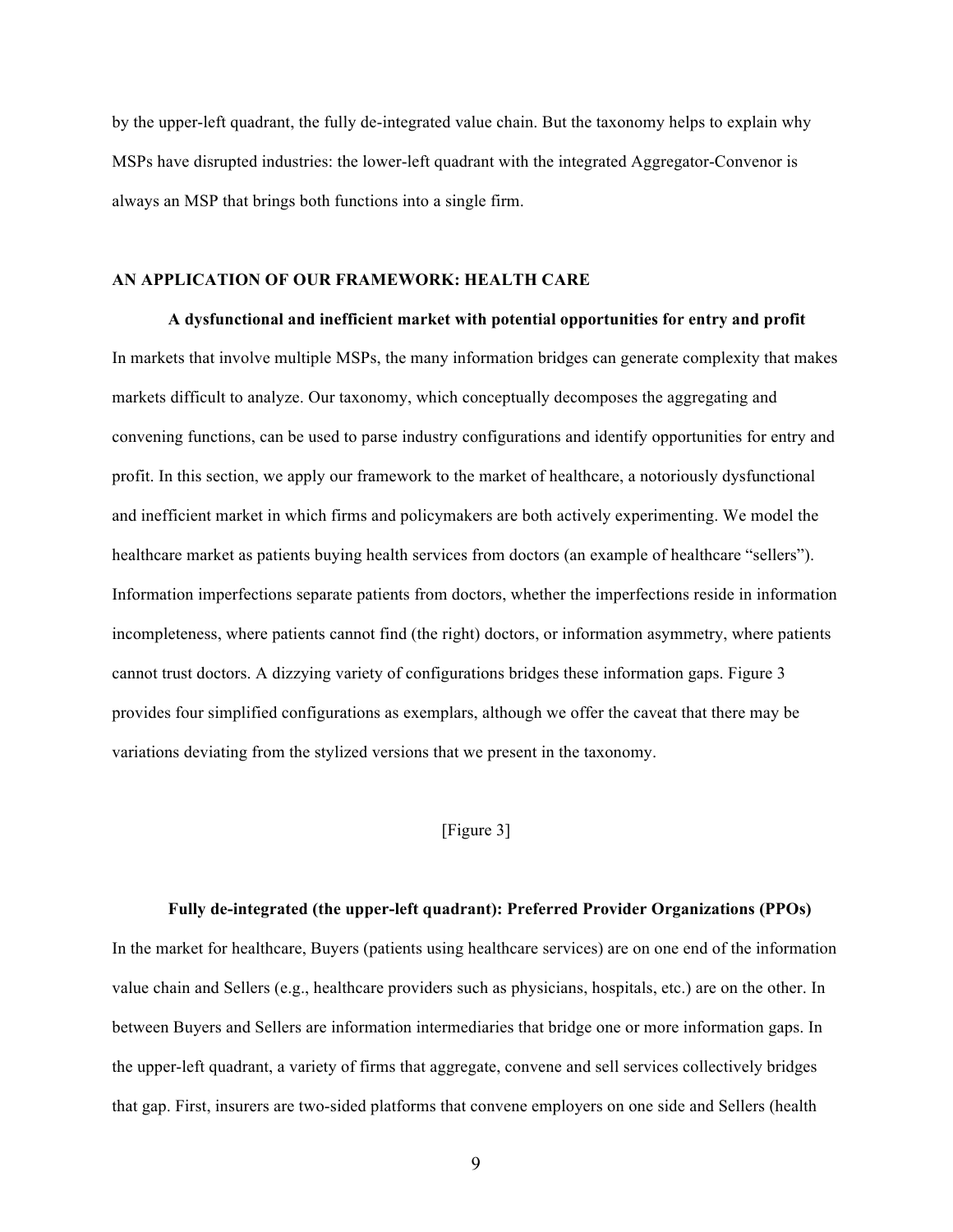care providers) on the other. Insurers negotiate services and prices with specific Sellers and handle payments, on one side, and then offer these negotiated packages and payment services to employers on the other side of their platform. In industry parlance, this bundle of services is known as a preferred provider organization (PPO). Aggregating is performed by employers, who are also two-sided platforms, giving employees access to selected insurance plans on one side and providing insurers a set of employeepatients on the other side. In this quadrant involving de-integrated information intermediaries, both are MSPs.

Even within this arrangement of MSPs, additional entry opportunities remain. First, governmentoperated "insurance exchanges" aggregate individuals without access to healthcare through employers. The insurance exchanges fulfill the same role as employers. Second, narrow information gaps can be lucrative for intermediaries. Pharmacy benefit managers are another two-sided platform that serve pharmaceutical companies as sellers on one side and insurers on the other side. Like insurers, pharmacy benefit managers negotiate prices and handle payments for both sets of customers, pharmaceutical firms and insurers.

## **Convenor-Seller (the upper-right quadrant): Health Management Organizations (HMOs)**

In the upper-right quadrant, Convenors and Sellers are vertically integrated into a one-sided firm rather than a two-sided platform. Sellers (e.g., healthcare providers such as physicians, hospitals, etc.) are integrated with Convenors, which is an insurer. The Convenor-Seller integrated entity sells its services to employers, which are Aggregators as in the PPO configuration. In this vertically integrated entity, known in the industry as health management organizations (HMOs) or "managed care", the insurer-provider firm negotiates the services and handles payment just like the insurer did in the de-integrated configuration, but also hires doctors, owns its own hospitals, and operates all of the seller services, as well.<sup>1</sup>

 $<sup>1</sup>$  HMOs were created as a response to the problem of incentives articulated by Fuchs (1974) who argued that a</sup> conflict of interest caused healthcare costs to grow. He argued that because doctors both prescribe and sell treatments, they are prescribing costly services, which patients feel compelled to buy. To address this, HMOs pay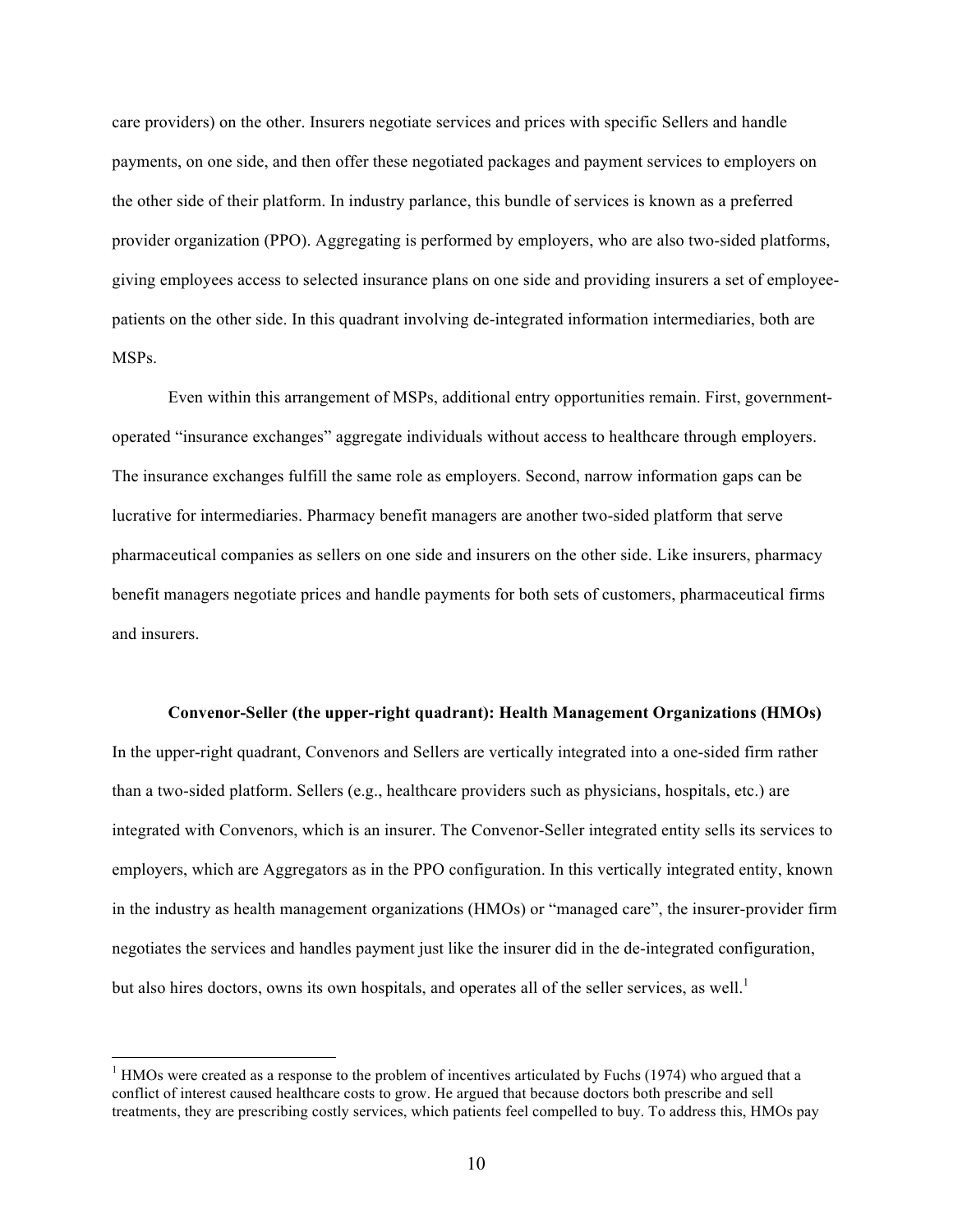### **Fully integrated (the lower-right quadrant): Single-payer systems**

An even more integrated configuration combines Sellers, Convenors, and Aggregators into a single onesided firm, also referred to as a "single-payer" system. In this configuration, the Convenor brings together Sellers, just as the HMO does, hiring doctors, buying and operating hospitals, etc. But the single-payer firm, unlike the HMO, does not sell to firms acting as Aggregators. Instead, the single-payer firm goes directly to patients and aggregates them.

An example of a single-payer system is the Veterans Administration (VA), which provides all US veterans with free healthcare services using facilities that it owns and medical personnel it employs. Other examples include national health systems outside the US.

## **Aggregator-Convenor (lower-left quadrant): Opportunities to enter as two-sided platforms**

In the lower-left quadrant of the taxonomy, a single, two-sided firm is an Aggregator and a Convenor. This is a commonly-observed market structure in the MSP literature, in which these roles are modeled as integrated, often as a single cost function. MSPs that combine these roles well have successfully disrupted numerous staid industries. For instance, Uber convenes drivers and aggregates riders, Amazon convenes retailers and aggregates customers, AirBnB convenes hosts and aggregates guests. A strategy literature has emerged to advise MSPs (Hagiu 2014; Parker, Van Alstyne and Choudary 2017) and to analyze the incentives of MSPs to produce quality (Diamond and Kuan 2018; Kuan 2001).

Interestingly, in the market for healthcare, no Aggregator-Convenor as an integrated entity exists. However, we provide a framework for analyzing why a firm might enter as a two-sided platform—to bridge the informational gap—and what services the Aggregator-Convenor might incorporate into its platform. Using our framework, a firm identifies the entry opportunity and the two-sided nature of that opportunity. Therefore, the firm can leverage an existing strategy literature that guides managers in the design and operation of an MSP. For example, Hagiu (2014) lays out a succinct set of four strategic

sellers a fixed fee per patient and thereby aligns doctors' incentives, since over-prescribing unnecessary treatments would only reduce the doctor's profit from that patient.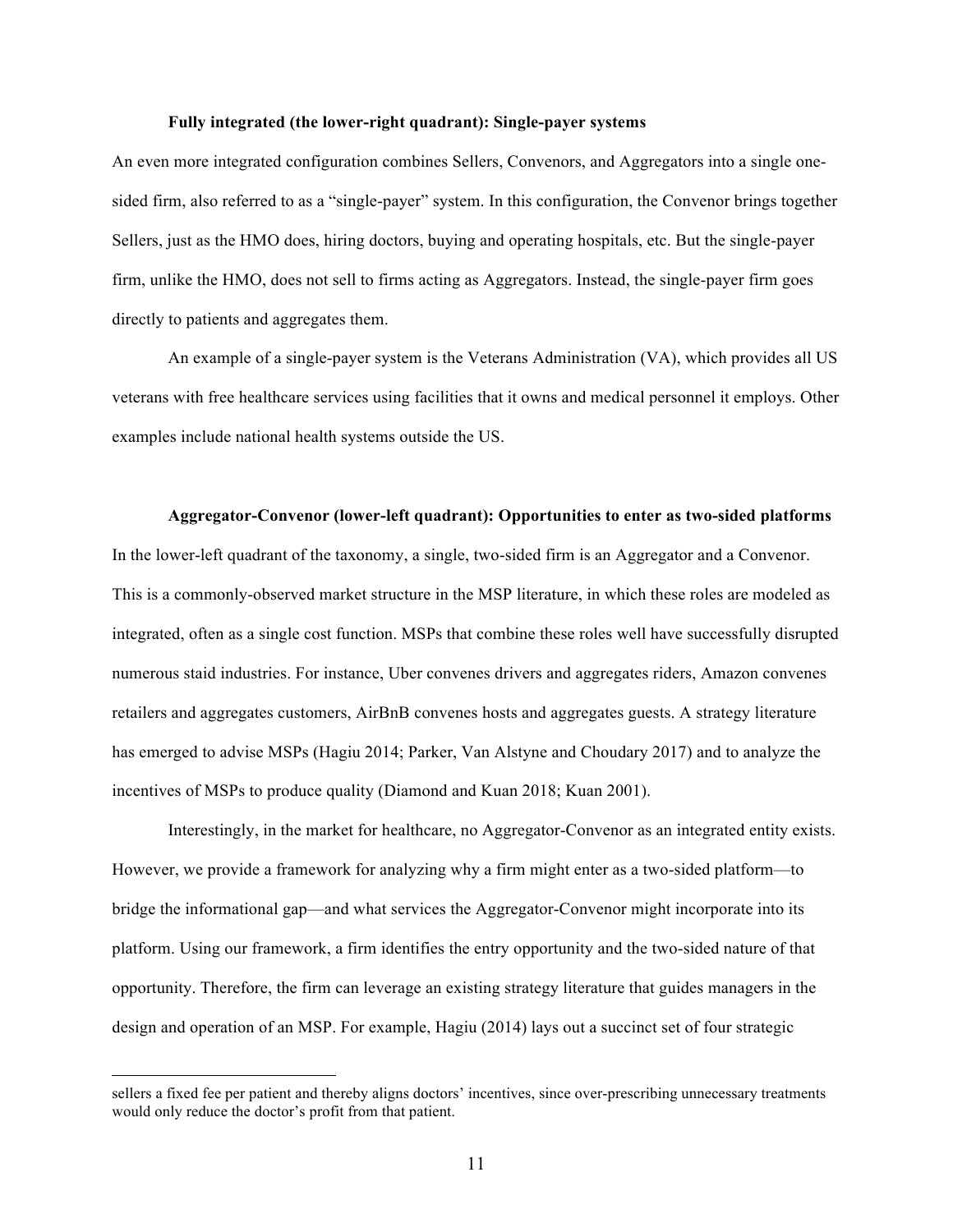decision categories. These include which sides of a market to serve, which features to add that could affect ease-of-use, convenience, and other dimensions of quality, how much to charge, and governancerelated questions of who may access the MSP, what they may do, and how information privacy is maintained.

Our framework, which lays out a taxonomy of industry configurations and various structural arrangements of information intermediaries, provides guidance on three of these four strategic decision categories. First, regarding which sides to serve, a truly ambitious information intermediary would bridge the enormous gap between patients (Buyers) and healthcare providers (Sellers). Second, such services as billing and payment are key features of our structural analysis of existing configurations. Pricing is also informed by our analysis of existing configurations, in terms of who would pay for an MSP's services: employers are incentivized to provide healthcare for their employees. Thus, the information imperfections in the existing configurations present opportunities for firm entry as MSPs. Our analysis falls short on governance, which relates to access, rights, and privacy of information, most of which require regulatory responses and are unaddressed in our structural analysis. For this category of strategic decisions, we propose a research direction in the next section for further theorizing and implementation.

### **DISCUSSION**

Oberholzer and Gee (2018) identify government intervention as a key strategic concern that can and should be analyzed. Often at issue for regulators is the quality of the market amidst competition. That is, regulators may have concerns about market efficiency even when competition disciplines firms. In the context of MSPs, governance decisions affect quality—the quality of transactions and the efficiency of outcomes (Kuan and Lee 2021). Therefore, an MSP's strategic decisions about governance can directly affect the quality of the resulting market, and thus affect how concerned regulators might be.

While there is relatively scant strategy scholarship on MSP governance, quality and efficiency are substantially of interest to economists, who consider why a monopolistic MSP might be efficient (Wright 2004) and high quality (Diamond and Kuan 2018). Drawing upon this research, we take, as a starting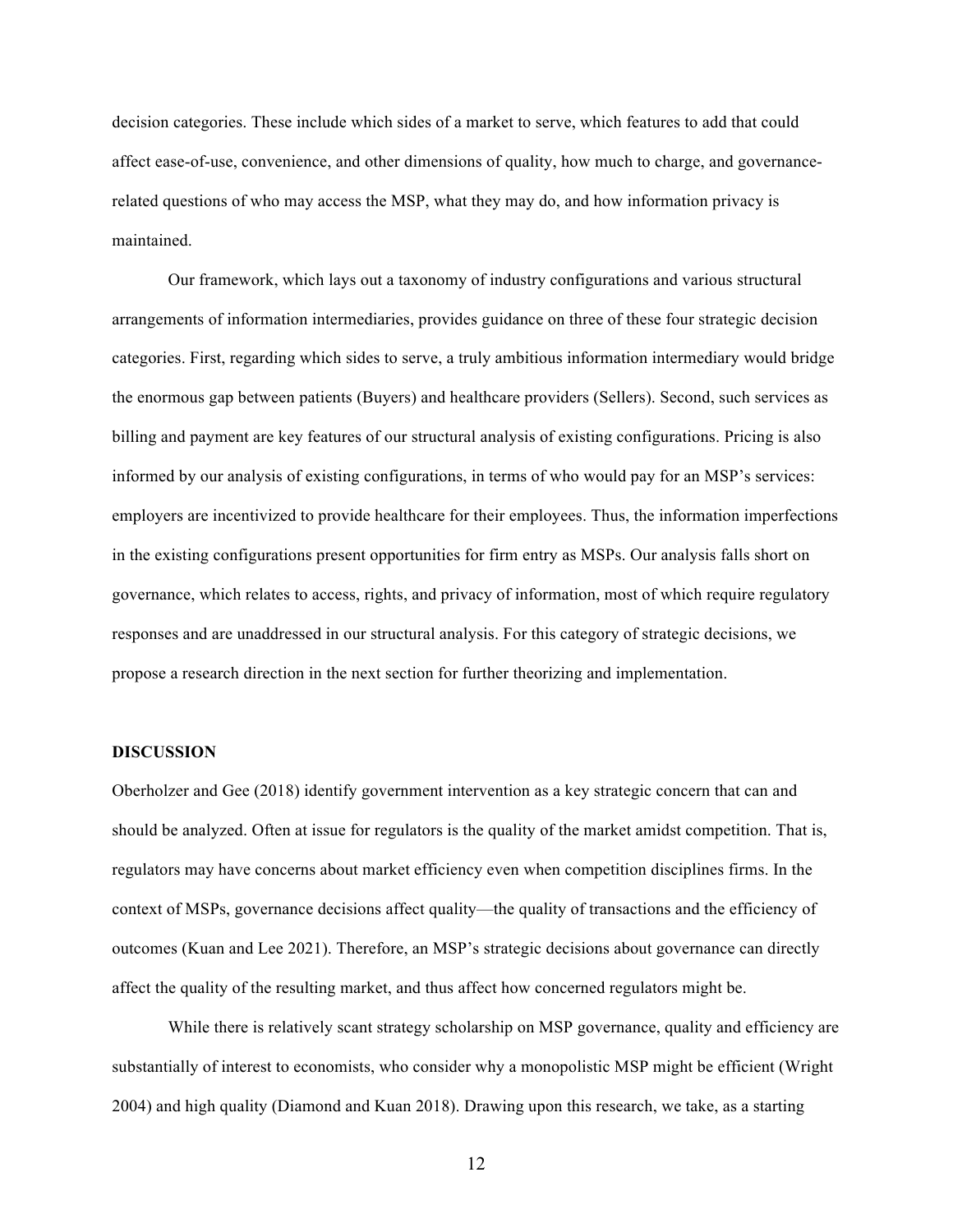point, a two-sided market that has been studied extensively, the stock market (Diamond and Kuan 2018). We explain two insights for our analysis of information intermediaries and discuss how they might be applied practically to the market for healthcare.

### **Dimensions of a market's quality**

The US stock market comprises two competing exchanges, the New York Stock Exchange (NYSE) and the Nasdaq. Both, historically, are nonprofit member organizations serving investors (i.e., buyers and sellers of stock) on one side and issuing firms, which list their shares on the exchange, on the other. The prior literature had omitted the issuing side of the market, focusing instead on the buying and selling of stock as the primary problem of exchanges. By contrast, Diamond and Kuan (2018) argue that a lemons problem also exists, in which low-quality issuing firms could drive out high-quality ones.

While measures of quality in the stock market might seem idiosyncratic to that setting, such dimensions as liquidity, transparency, and stability can apply to spot markets in general. Grocery stores, a retail spot market, strive for these qualities, too, including having ample inventory on-hand to meet demand, posting prices clearly, and maintaining steady prices even in the face of wholesale fluctuations. An MSP connecting patients and providers could also use these dimensions of market quality, with liquidity measured as availability of doctors and appointments, price transparency and stability measured in terms of how often prices are posted and adhered to and how often prices change.

Diamond and Kuan (2018) also address the question of *incentives* to produce high quality. They claim that the NYSE instituted governance measures to address the lemons problem because NYSE owners were underwriters who profited from efficient (high) prices in stock offerings (e.g., initial public offerings or IPOs $)$ .<sup>2</sup> Thus, an additional question involves ownership and incentives.

 $<sup>2</sup>$  In the lemons problem (Akerlof, 1972), low quality used cars cause skeptical buyers to lower their offers even to</sup> high-quality sellers because buyers cannot distinguish good from bad. Hence, prices for good cars are *lower* than the value of the car.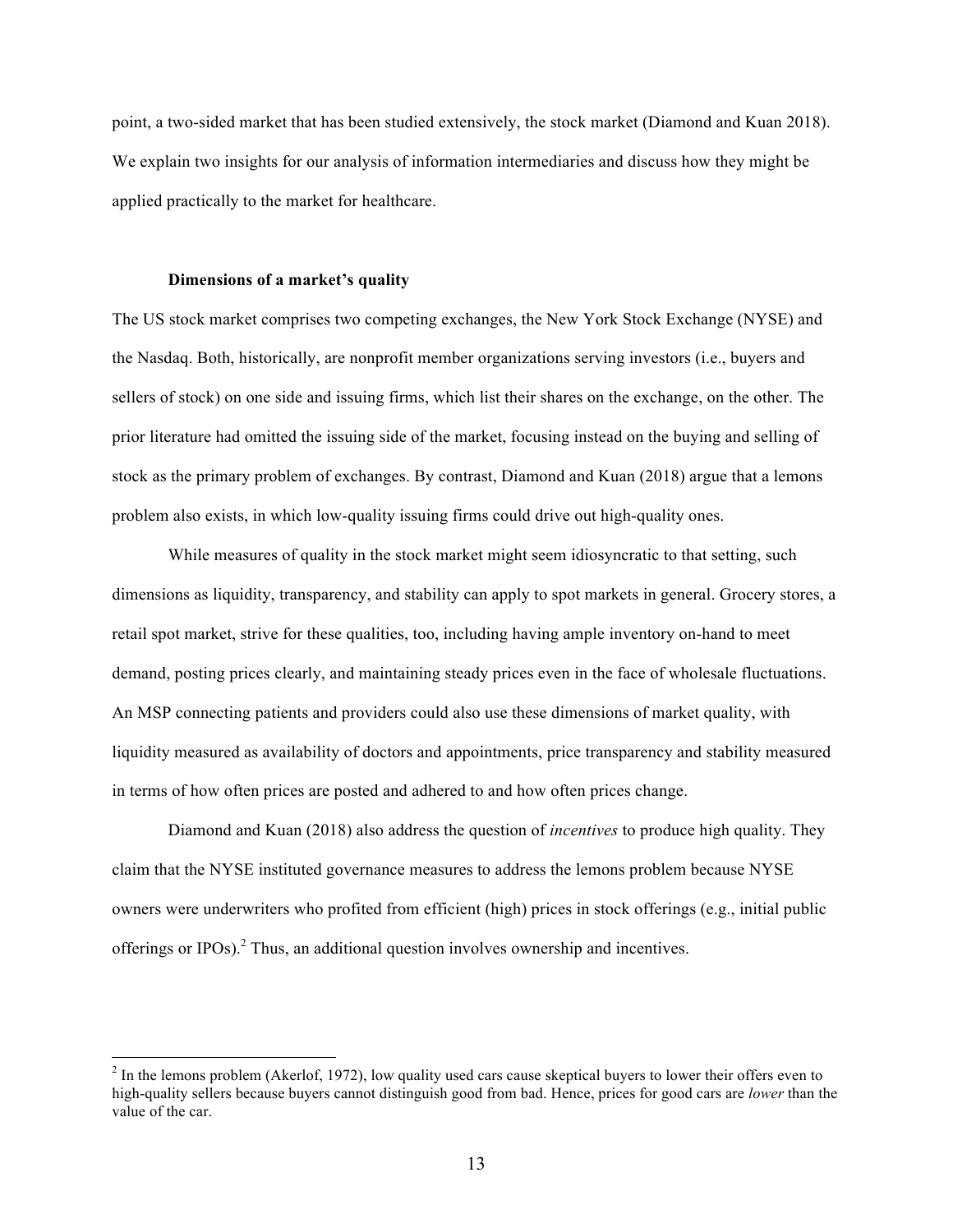### **Dimensions of quality in the market for healthcare**

Based on the dimensions of a market's quality suggested above, it is evident that the three quadrants we analyze in the preceding section fall short on one or more dimensions. Table 1 summarizes our assessments of each quadrant's dimensions of quality in the market for healthcare.

## [Table 1]

In the de-integrated configuration (PPOs, as shown in the upper-left quadrant of Figure 3), Sellers and Convenors have the market power to price discriminate. They gain and maintain market power because they impose information secrecy. For example, dramatic price differences, such as \$6,241 and \$60,584 for the same procedure (a C-section) at the same hospital have been kept as a secret (Mathews, McGinty and Evans 2021). The secret is revealed only through a federal rule that took effect in January 2021 requiring hospitals to disclose their prices. Prices are negotiated by Convenors, in this case insurers including public insurers like Medicaid and Medicare, but Sellers and Convenors have an incentive to keep price differences a secret. This lack of price transparency affects buyers, in this case patients, who cannot observe prices. Buyers have no access to Sellers' and Convenors' private information about price differences when making decisions. Thus, Aggregators are unable to reduce costs because Buyers are unable to choose cheaper options.

In the configuration with Convenor-Seller as an integrated entity (HMOs, as shown in the upperright quadrant of Figure 3), patients know up front what they must pay—often in the form of a fixed copayment, so price discrimination and price transparency are not an issue. But to reduce costs, HMOs reduce access to care (or liquidity), forcing patients to wait for appointments, for example. HMOs may also use primary care physicians as gatekeepers to limit higher-cost specialty care.

In the fully-integrated configuration (single-payer system, as shown in the lower-right quadrant of Figure 3), prices are completely hidden from patients because all patient costs are covered by the VA. Rather, as with HMOs, rationing occurs through the restriction of output, where excessively long wait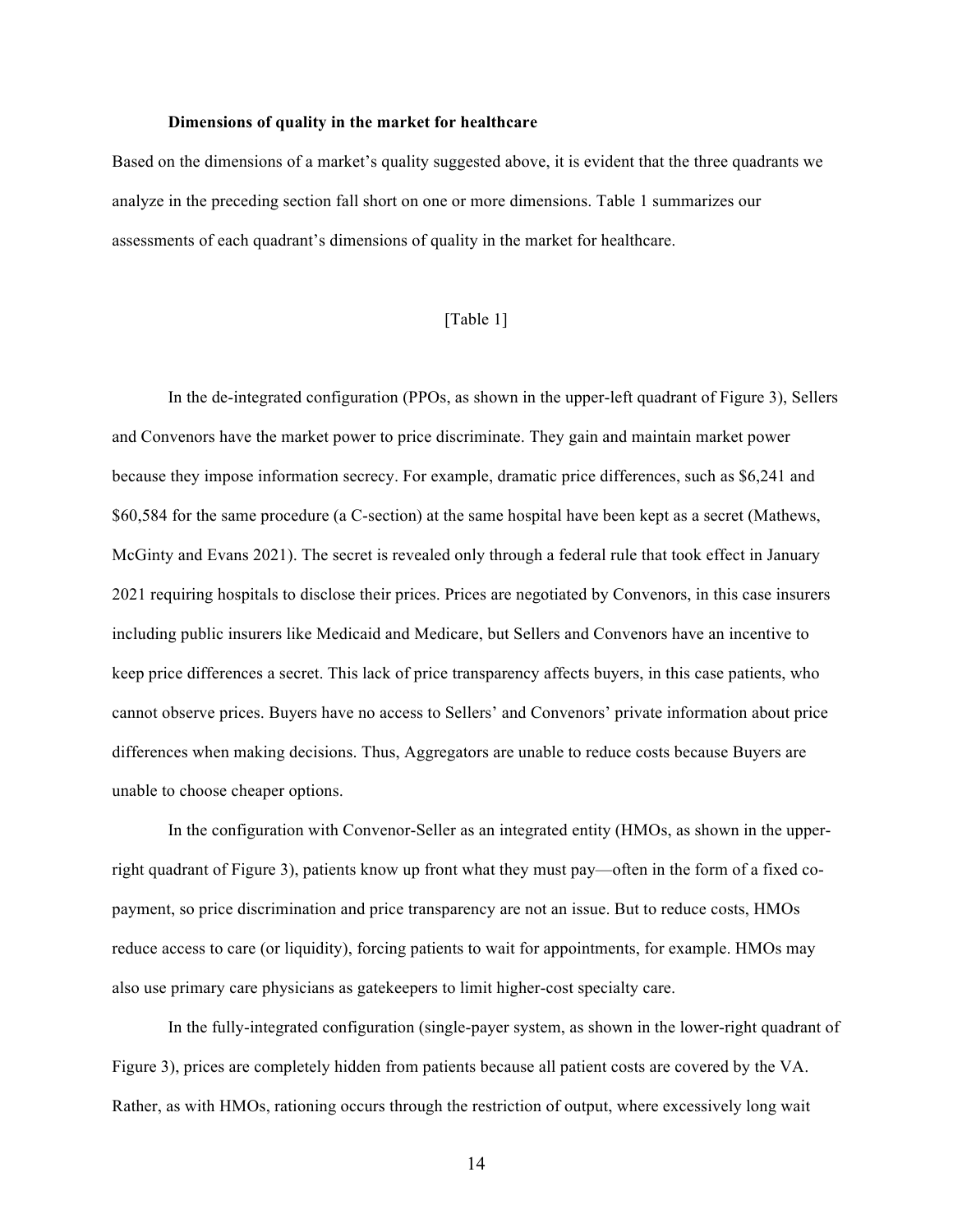times for appointments led to a Congressional action requiring the VA to pay non-VA physicians as a solution to reduce wait times.

## **Implementation**

Herbert Simon (1996: 111, 114) famously argued that to design is to devise "courses of action aimed at changing existing situations into preferred ones". Whereas natural sciences "are concerned with how things are," design is concerned with "how things ought to be." Given the pitfalls of existing market structures in healthcare, how might a two-sided convenor-aggregator achieve high quality on all three dimensions? MSP governance involves defining who has access and what they are allowed to do (i.e., access, rights, and privacy of information). Our analysis of MSP governance as a category of strategic decisions can provide practical guidance on implementation.

To make prices stable and transparent, the MSP can implement rules requiring that sellers must post prices for services and charge only posted prices—or be removed from the MSP. Price changes could also be regulated in terms of frequency and amount, similar to the rules implemented by the NYSE. By handling billing and payment, the MSP would be in a position to improve payment terms to sellers and ensure compliance with transparency and stability rules. Finally, the MSP could also improve liquidity by promoting entry and innovation. For example, virtual doctor's visits are quicker and easier for patients and doctors, while online group therapy increases the number of patients who can be treated at once.

The issue of incentives raises the question of who might wish to create an MSP that generates efficient outcomes. Might a profit-maximizing MSP make the governance choices we outline? We speculate on the possibility, suggested by the stock exchange setting, that a member nonprofit consisting of local employers might have the right incentives to produce high quality. Employers already pay health insurance for their employees; those funds could be pooled to create a single MSP, especially if the employers were not competitors, as was the case with a 2018 joint venture by Amazon, Berkshire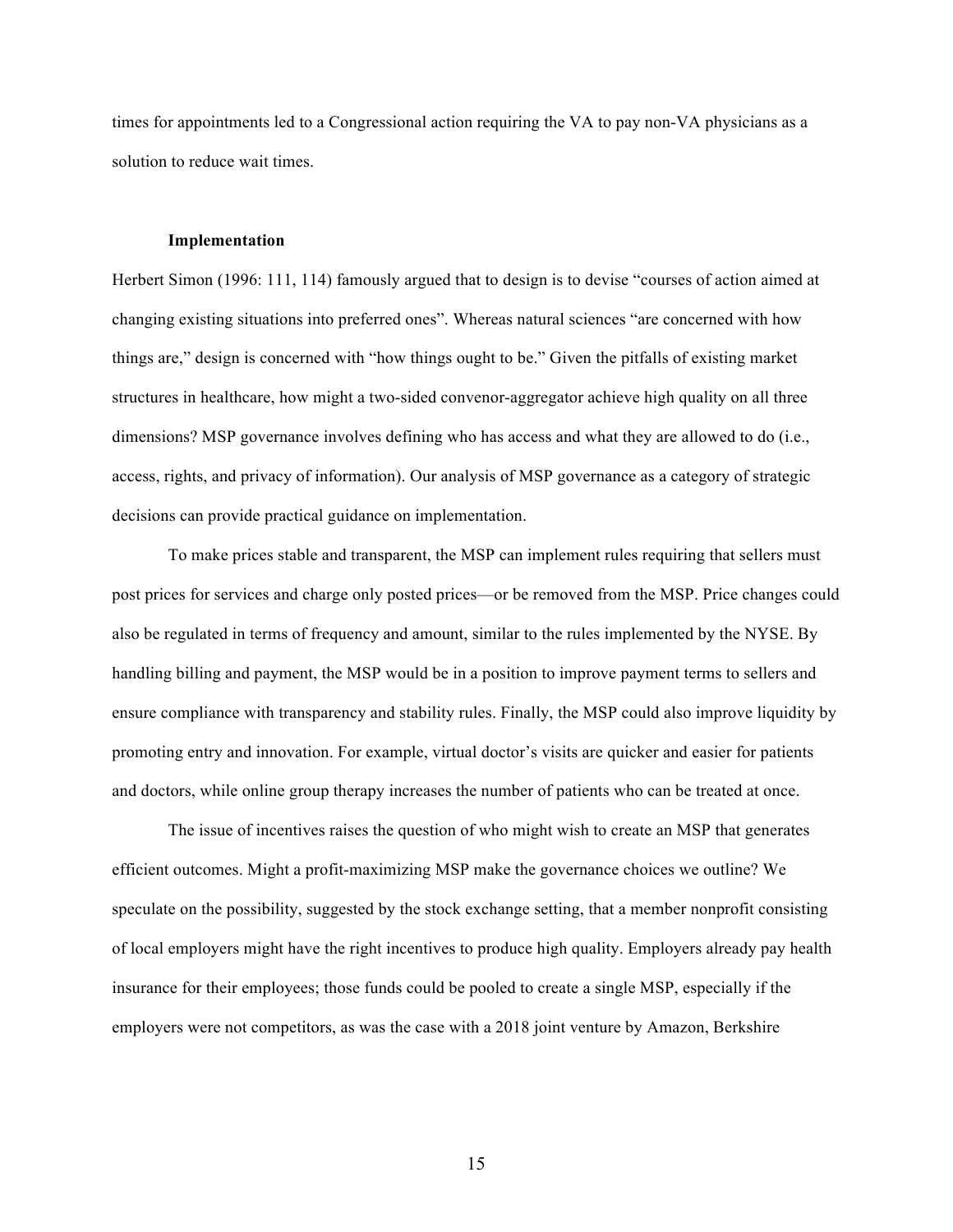Hathaway, and JP Morgan Chase (NY Times, 2018).<sup>3</sup> Moreover, a geographical region like Seattle that seeks to upgrade its workforce and human capital in the labor pool might be uniquely positioned for the creation of an MSP because the employees of the diverse large firms—Amazon, Boeing, Costco, Starbucks, and Microsoft—would attract sellers to the MSP.

## **CONCLUSION**

The analysis of industry configuration and market structure has long defined the field of strategy (Porter 1980). Structural features such as barriers to entry and the intensity of rivalry have been the central focus in analyzing the attractiveness of an entry opportunity and the long-term profit of an industry. But MSPs, which have disrupted many industries, may also be a feature of market structure that disrupts how managers and researchers conceptualize entry and profit; at the very least, MSPs have much to contribute. In situations where MSPs disrupt an industry, they do so by bridging information gaps more effectively than incumbents. This places information imperfections at the center of disruptive opportunities, and moves them from the realm of market failure into the core of strategy. To be sure, structure is still a key concept; in our analysis, a value chain connecting buyer and seller is decomposed to distinguish aggregators of buyers from convenors of sellers. But in our model, *information* defines the opportunity space. MSPs disrupt an industry by changing the configuration of information value chain.

In viewing MSPs as intermediaries that bridge information gaps, we also identify a role for MSPs as a *mechanism for creating markets*. The MSP literature has lately viewed MSPs as a source of data to test or build theory, but we submit that MSPs belong to a class of mechanisms that mitigate problems of imperfections. These mechanisms include warranties and other contracts to mitigate the "lemons" problem (Akerlof 1972), auctions to address private information in valuation (Milgrom 1979, 2021; Wilson 1977, 1979), and matching markets to coordinate preferences (Roth and Sönmez 2005; Roth 2018). MSPs are a market-design mechanism that can be implemented by firms to bridge large

 <sup>3</sup> https://www.nytimes.com/2018/01/30/upshot/can-amazon-and-friends-handle-health-care-theres-reason-fordoubt.html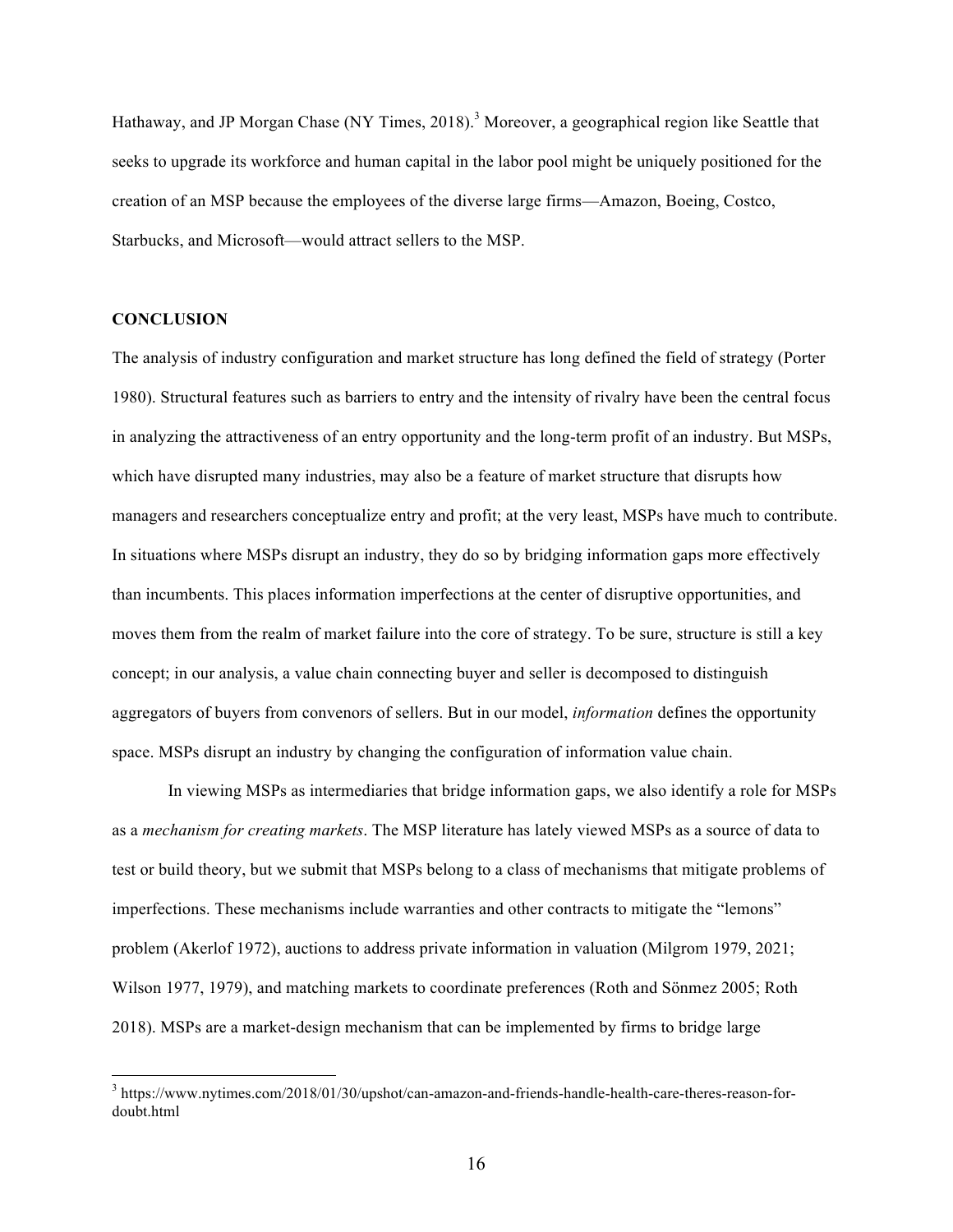informational gulfs and reduce market inefficiencies. As an example of implementation, firms design digital markets by defying knowledge constraints with crowds and marketplaces (e.g., Tajedin et al 2019). Accordingly, MSPs also present an opportunity to unpack a dichotomy, proposed by Williamson (2010), between a spot market and hierarchy. In the application of our framework to the market of healthcare, MSPs are the hierarchy of a spot market.

Future research could further explore disruptions by MSPs. We discuss several instances in which MSPs choose to bridge narrow informational gaps, whether as a shopping mall or pharmacy benefit manager, neither of which disrupts the respective industry. By contrast, our proposed MSP in the lowerleft quadrant as shown in Figure 3 seeks to disrupt an existing healthcare market by reconfiguring the information value chain. More research is needed to identify the elements of disruption, and whether a reconfiguration is needed for an MSP to disrupt an industry.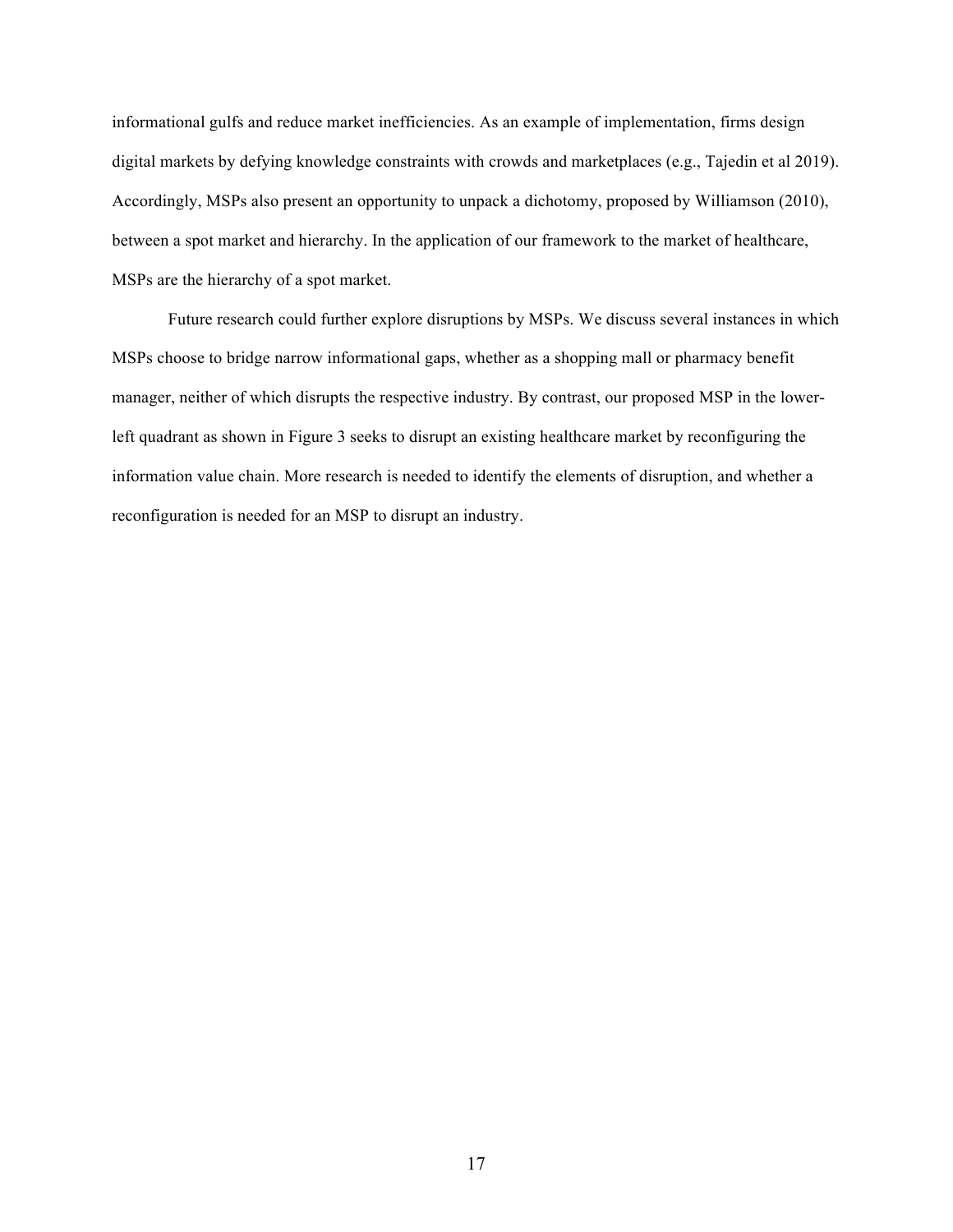# **REFERENCES**

- Acemoglu D, Verdier T (2000) The choice between market failures and corruption. *American Economic Review 90*(1):194–211.
- Bator FM (1958) The anatomy of market failure. *Quart. J. Econom.* 72(3):351–379.
- Baumol WJ, Panzar JC, Willig RW (1982) *Contestable Markets and the Theory of Industry* Structure (Harcourt Brace Jovanovich, New York, NY).
- Boudreau K (2010) Open platform strategies and innovation: Granting access vs. devolving control. *Management Science* 56(10): 1849-1872.
- Boudreau K, Hagiu A (2009) Platform rules: multi-sided platforms as regulators. In *Platforms, Markets and Innovation*, Annabelle Gawer (ed). (Elgar, Cheltenham, UK).
- Belleflamme P, Peitz M (2010) *Industrial Organization: Markets and Strategies* (1st ed.). (Cambridge University Press, Cambridge, UK).
- Chatain O, Zemsky P (2011) Value creation and value capture with frictions. *Strategic Management J.*  32(11):1206–1231.
- Cusumano MA, Gawer A, Yoffie DB (2019) *The Business of Platforms: Strategy in the Age of Digital Competition, Innovation, and Power*. (Harper Business, New York, NY).
- Dellarocas C (2003) The digitization of word of mouth: promise and challenges of online feedback mechanisms, *Management Science* 49(10):1407–1424.
- Diamond SF, Kuan J (2018) Are the stock markets rigged? An empirical analysis of regulatory change, *International Review of Law and Economics* 55:33–40.
- Elfenbein DW, Fisman R, McManus B (2015) Market structure, reputation, and the value of quality certification. *American Economic Journal: Microeconomics* 7(4):83–108.
- Eisenmann T, Parker G, Van Alstyne M (2011) Platform envelopment. *Strat Mgmt J* 32: 1270-1285.
- Fuchs VR (1974) *Who Shall Live?: Health, Economics and Social Choice* (Basic Books, New York, NY).
- Fung A, Graham M, Weil D (2009) *Full Disclosure*: *The Perils and Promise of Transparency*  (Cambridge University Press, Cambridge, UK).
- Gavish B, Tucci C (2006) Fraudulent auctions on the Internet. *Electron Commerce Research* 6:127–140.
- Hagiu A (2014) Strategic decisions for multisided platforms. *Sloan Management Rev*. 55(2): 71–80.
- Hagiu A, Wright J (2013) Do you really want to be an eBay? *Harv. Bus. Rev.*, 91(3):102–108
- Hagiu A, Wright J (2015a) Multi-sided platforms. *Internat. J. Indust. Organ*. 43:162–174.
- Hagiu A, Wright J (2015b) Marketplace or reseller? *Manag. Sci.* 61(1):184-203.
- Kuan J (2001) The phantom profits of the opera: Ownership in the arts as a make-buy decision. *Journal of Law, Economics & Organization* 17(2): 507 – 520.
- Kuan J, Lee GK (2021) Governance strategy for digital platforms: Differentiation through information privacy. *Strategic Management Review*. http://leeds-faculty.colorado.edu/jere1232/smr.html Forthcoming.
- Li L, Tadelis S, Zhou X (2020) Buying reputation as a signal of quality: Evidence from an online marketplace. *The RAND Journal of Economics 51*(4):965–988.
- Mathews AW, McGinty T, Evans M (2021) How much does a C-Section cost? \$6241. Or \$60,584. *Wall Street Journal*, February 12, A1.
- Oberholzer-Gee F, Yao DA (2013) Market imperfections and sustainable competitive advantage. Thomas C, Shughart II W, eds. *Oxford Handbook of Managerial Economics* (Oxford University Press, Oxford, UK), 262–277.
- Oberholzer-Gee F, Yao DA (2018) Integrated strategy: Residual market and exchange imperfections as the foundation of sustainable competitive advantage. *Strategy Science 3*(2): 463-480.
- Mahoney JT, Qian L. 2013. Market frictions as building blocks of an organizational economics approach to strategic management. *Strategic Management J.* 34(9):1019–1041.
- Milgrom, PR (1979) A convergence theorem for competitive bidding with differential information. *Econometrica* 47(3):679–88.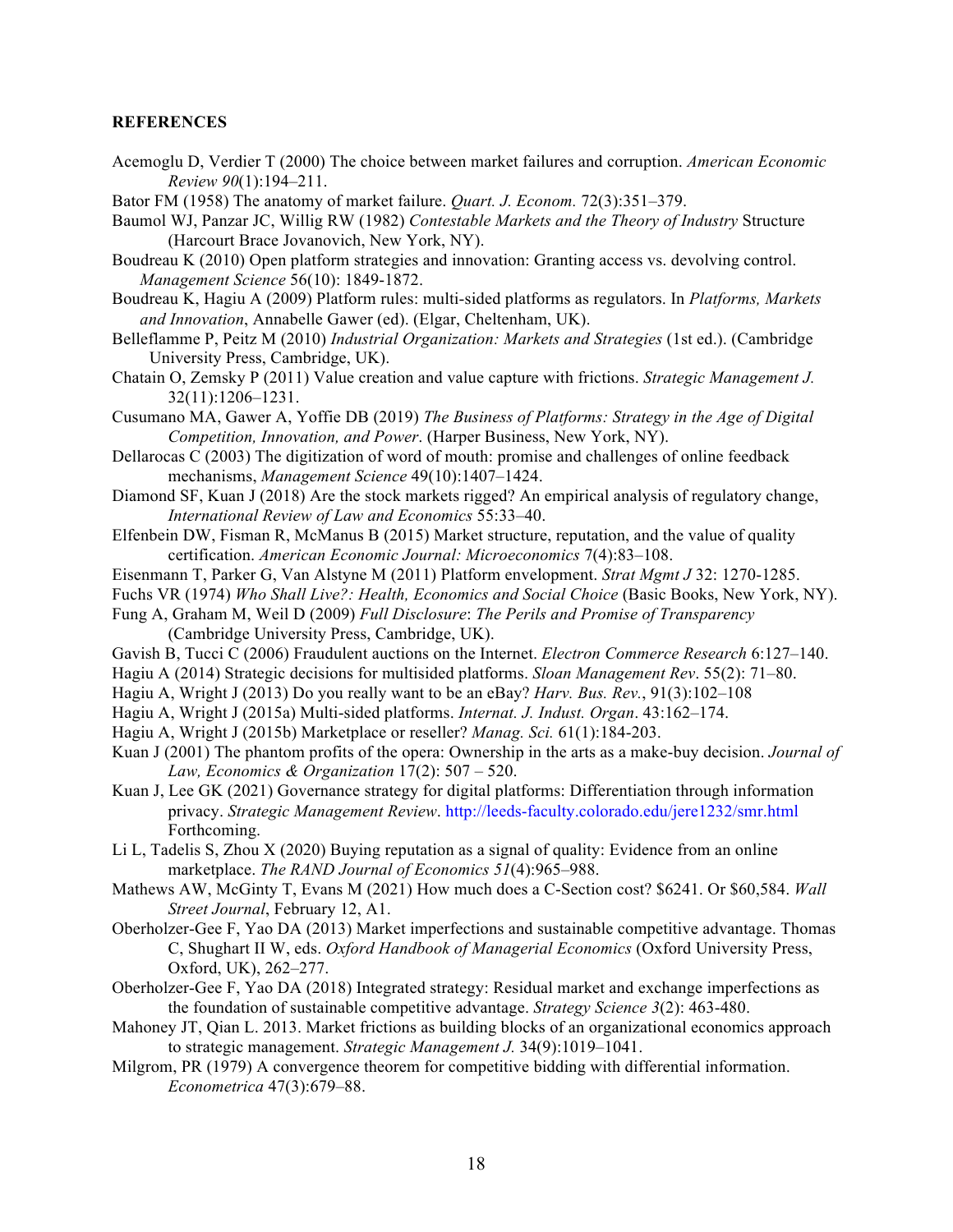- Milgrom, PR (2021) Auction research evolving: Theorems and market Designs. *American Economic Review* 111.5:1383–1405.
- Parker GG, Van Alstyne MW (2005) Two-sided network effects: A theory of information product design. *Management Sci*. 51(10):1494–1504.
- Parker GG, Van Alstyne MW, Choudary, SP (2017) *Platform Revolution: How Networked Markets Are Transforming the Economy—and How to Make Them Work for You*. (W.W. Norton).
- Porter M (1980) *Competitive strategy: techniques for analyzing industries and competitors* Free Press, New York.
- Rapping L (1965) Learning and World War II production functions. *Rev. Econom. Statist.* 47(1):81–86.
- Rietveld, J., Seamans, R., & Meggiorin, K. (2021). Market orchestrators: The effects of certification on platforms and their complementors. *Strategy Science* 6(3):244-264.
- Rietveld J, Schilling MA, Bellavitis C (2019) Platform strategy: Managing ecosystem value through selective promotion of complements. *Organization Science* 30(6):1232–1251.
- Rochet J-C, Tirole J (2003) Platform competition in two-sided markets. *J. Eur. Econom. Assoc*. 1(4):990– 1029.
- Roth AE (2018) Marketplaces, markets, and market design. *American Economic Review* 108(7):1609–58.
- Roth AE, Sönmez T (2005) A kidney exchange clearinghouse in New England. *American Economic Review* 95(2):376–380.
- Schilling MA (2002) Technology success and failure in winner-take-all markets: The impact of learning orientation and network externalities. *Academy of Management Journal* 45(2): 387–398.
- Schilling MA (2003). Technological leapfrogging: Lessons from the US video game console industry. *California management review*, *45*(3), 6-32.
- Seamans R, Zhu F (2017) Repositioning and cost-cutting: The impact of competition on platform strategies. *Strategy Science* 2(2):83–99.
- Simon HA (1996) *The Sciences of the Artificial* (3rd ed.). (MIT Press, Cambridge, MA).
- Stiglitz JE (1989) Markets, market failures, and development. *American Economic Review 79*(2):197– 203.
- Tadelis S (2016) Reputation and feedback systems in online platform markets. *Annual Review of Economics* 8:321–40.
- Tadelis S, Zettelmeyer F (2015) Information disclosure as a matching mechanism: Theory and evidence from a field experiment. *American Economic Review* 105(2):886–905.
- Tajedin H, Madhok A, Keyhani M (2019) A theory of digital firm-designed markets: Defying knowledge constraints with crowds and marketplaces. *Strategy Science* 4(4):323–342.
- Tirole J (1994) The internal organization of government. *Oxford Econom. Papers* 46(1):1–29.
- Williamson OE (2010) Transaction cost economics: The natural progression. *American Economic Review 100*(3):673–90.
- Wilson R (1977) A bidding model of perfect competition." *Review of Economic Studies* 44(3):511–18.
- Wilson R (1979) Auctions of shares. *Quarterly Journal of Economics* 93(4):675–89.
- Wright J (2004) One-sided logic in two-sided markets. *Review of Network Economics* 3(1):44–64.
- Yao DA (1988) Beyond the reach of the invisible hand: Impediments to economic activity, market failures, and profitability. *Strategic Management J.* 9:59–70.
- Yin PL, Davis JP, Muzyrya Y (2014) Entrepreneurial innovation: Killer apps in the iPhone ecosystem. *AER: Papers & Proceedings* 104(5): 255-259*.*
- Zhu F, Iansiti M (2012) Entry into platform- based markets. *Strategic Management Journal* 33(1):88– 106.
- Zhu F, Liu Q (2018) Competing with complementors: An empirical look at Amazon. com. *Strategic Management Journal* 39(10):2618–2642.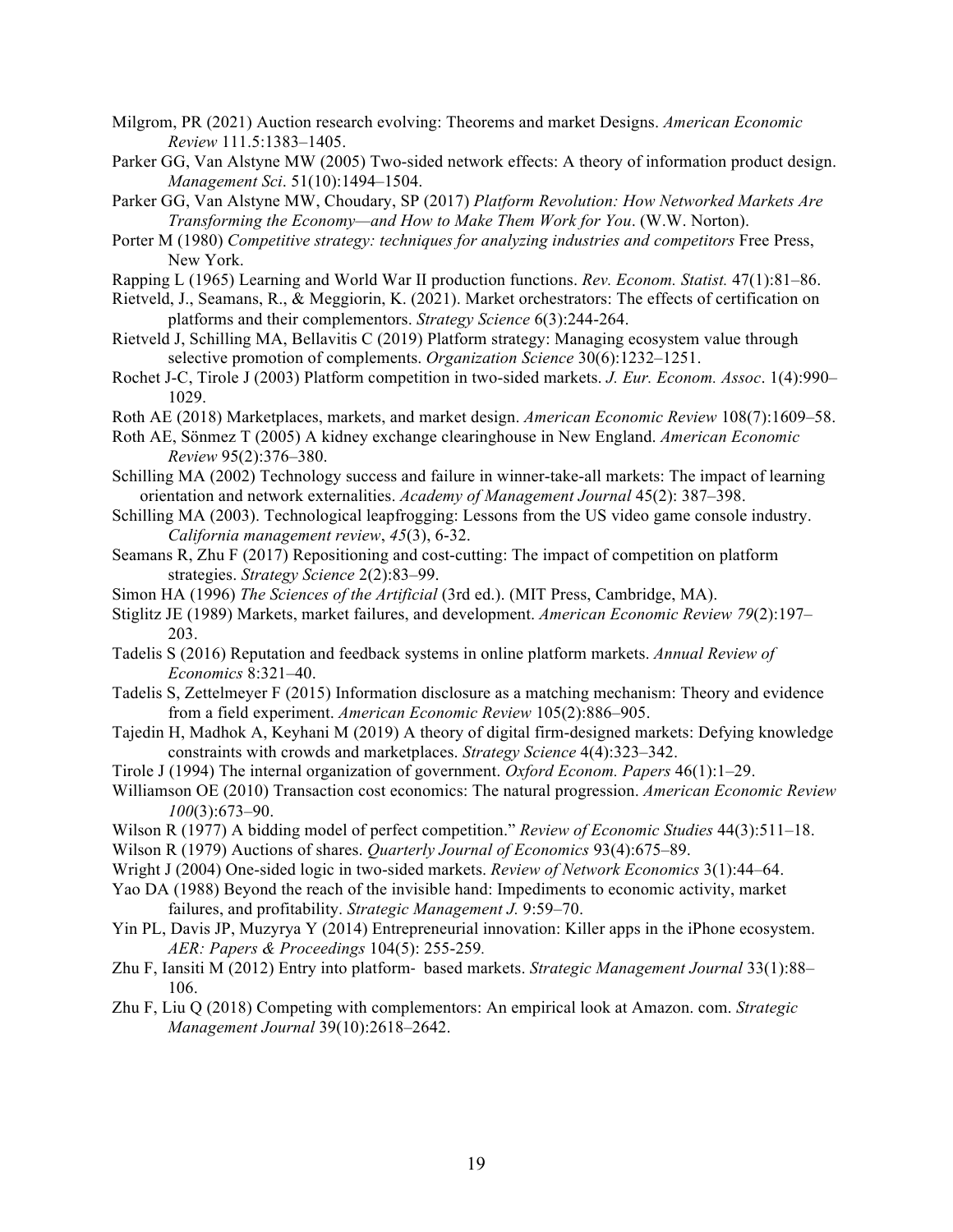*Buyers (B) –Aggregators (A) –Convenors (C) – Sellers (S)*

Figure 1: A value chain of information intermediaries addressing exchange imperfections



Figure 2: A taxonomy of vertical integration options along the information value chain